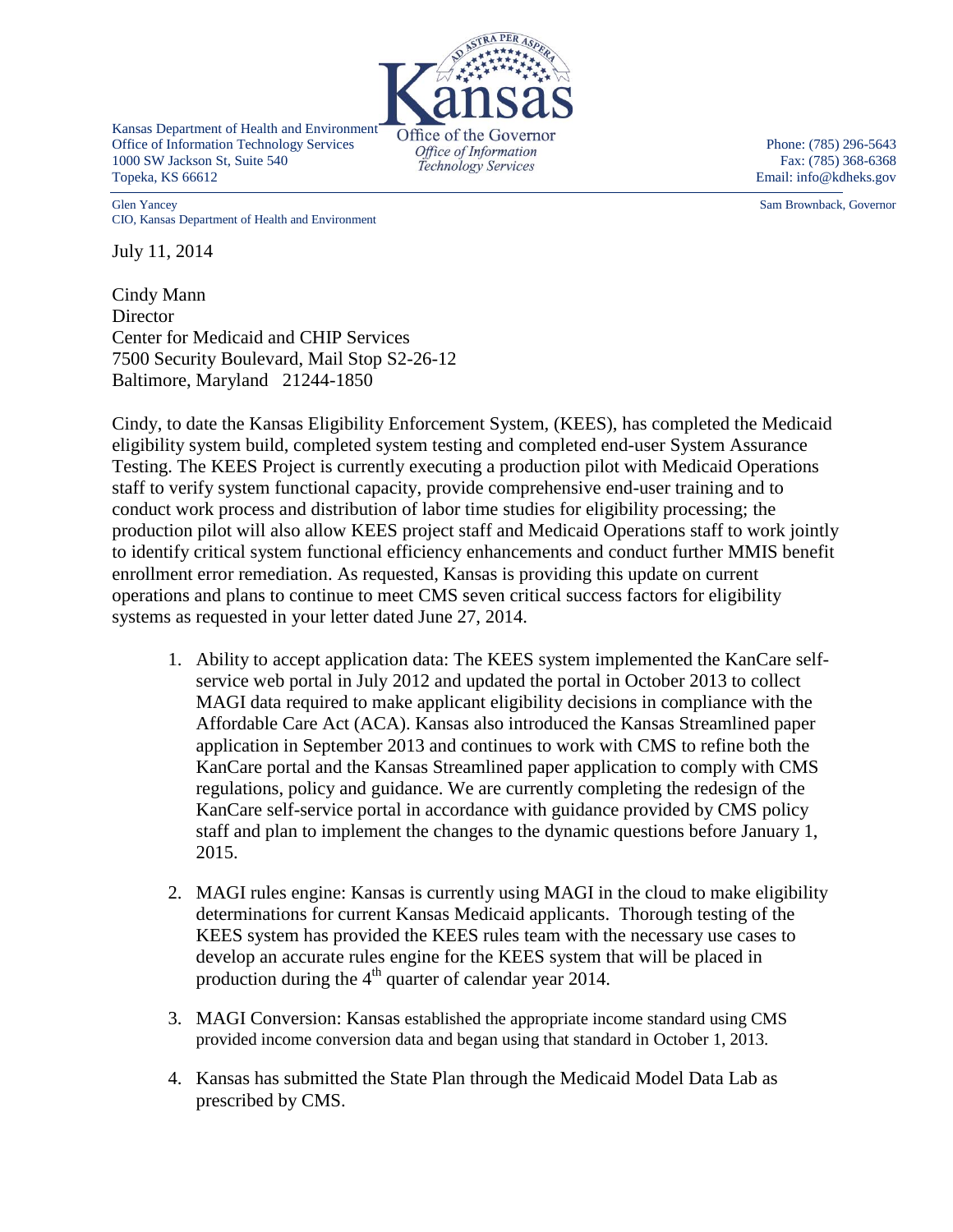- 5. Connections with the FFE: KEES has completed design of a contingency process for receiving Account Transfer applications from the Federally Facilitated Marketplace. The steps for processing the Account Transfer applications leverage Accenture ABMS system code developed for Iowa and Ohio. The processing steps are identified below:
	- a. The Account Transfer batch web service will be used to transfer .xml files from the FFM into the staging tables of the KEES Application Portal.
	- b. Queries will be run against the staging table to identify duplicate applications for enrollees who have completed KanCare applications and either been approved or denied for benefits; identify applicants with income levels that indicate they are likely eligible for benefits and to generally prioritize applications for processing by the KanCare Clearinghouse.
	- c. Once a group of applications has been prioritized and is ready to be processed they will be released into the KEES eApp database where programs will convert the .xml of the FFM application document into a .pdf file.
	- d. The .pdf file will be routed to the legacy document management system, ImageNow using SMTP relay.
	- e. Once consumed by the ImageNow Mail Agent the .pdf documents will be indexed into the ImageNow database for processing.
	- f. Eligibility workers will then use the ImageNow client to retrieve the application documents and process eligibility using a combination of the legacy KAECSES system and MAGI in the cloud.

The timeline for the work to implement the FFM-KanCare Account Transfer capability is listed below:

- g. Design 1 week: June 24, 2014 June 28, 2014
	- i. Tasks Design Form and Mappings (complete)
- h. Build 2 weeks: June 30, 2014 July 15, 2014
	- i. Key Architecture:
	- ii. Accept Inbound FFM Message into the staging table
	- iii. Take FFM Records in the staging table and processing into eApp
	- iv. Create PDF application documents
	- v. Send to the KanCare Clearinghouse
- i. Test 1 week: July 16,  $2014$  July 24,  $2014$
- j. Implementation: July 25, 2014 July 28, 2014

Kansas is also working with Accenture and KanCare legacy system analysts to determine the feasibility of performing the data mapping and .xml rendering to provide the FFM with Account Transfer applications for KanCare applicants who are denied KanCare benefits in accordance with Kansas Medicaid eligibility rules. In addition Kansas is exploring technical options with the KanCare Clearinghouse vendor, Maximus, who has successfully implemented Account Transfer functionality for other partner states. We expect to complete this analysis in July and will provide CMS an updated timeline for KanCare to FFM Account Transfer functionality by August 15, 2014.

6. Kansas has completed end-to-end testing and IV&V attestation for Federal Data Services Hub interfaces and will place these interfaces into production during the 4<sup>th</sup> quarter of Calendar Year 2014. Kansas will continue to use existing system interfaces with SSA and SAVE supplemented with manual processing to complete required verifications until the FDS interfaces are implemented.